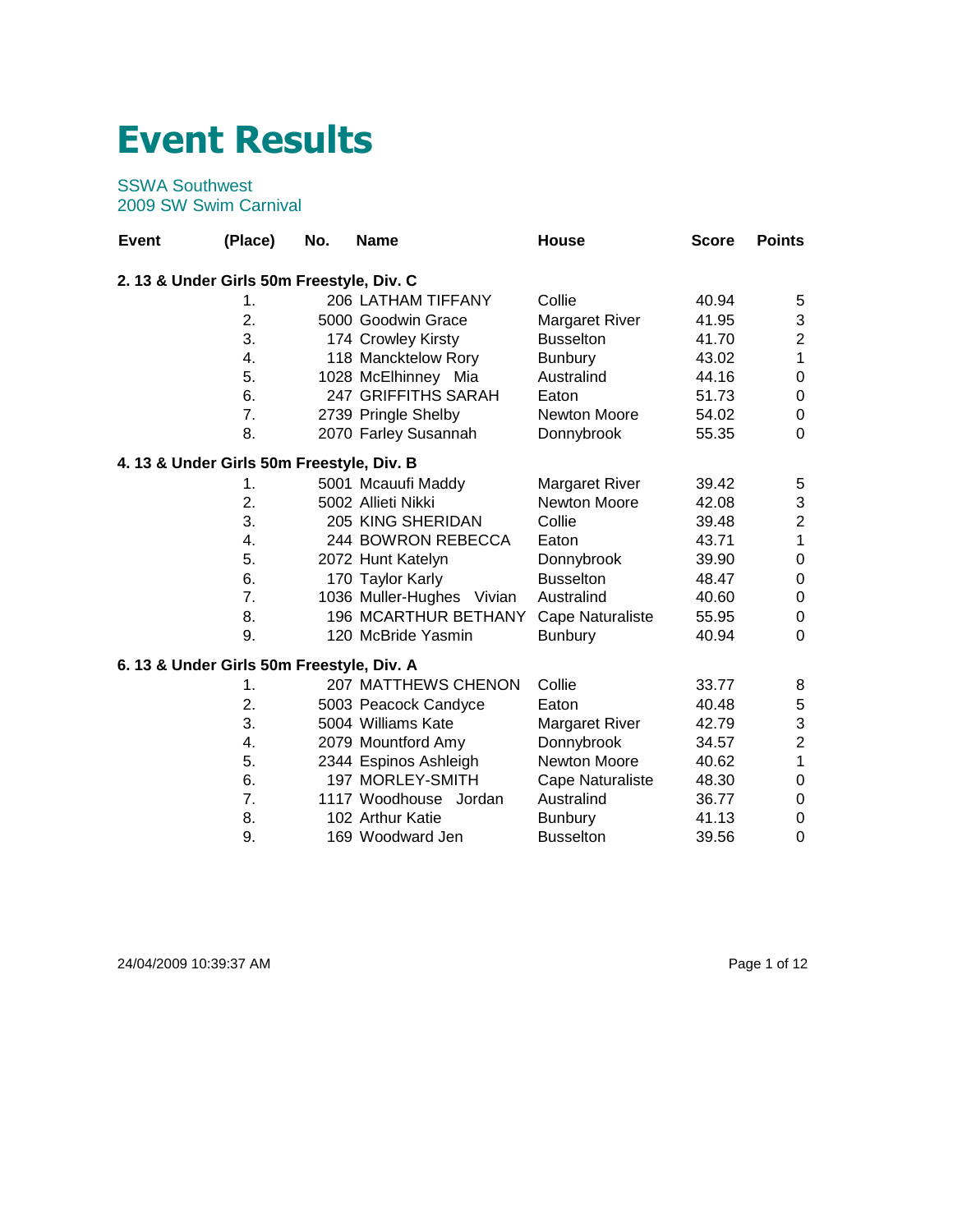| Event                                    | (Place)          | No. | Name                   | <b>House</b>          | Score  | <b>Points</b>           |
|------------------------------------------|------------------|-----|------------------------|-----------------------|--------|-------------------------|
| 8. 14 Years Girls 50m Freestyle, Div. C  |                  |     |                        |                       |        |                         |
|                                          | 1.               |     | 1137 Bessell Emily     | Australind            | 34.29  | 5                       |
|                                          | 2.               |     | 5005 Daffett Mazanne   | Cape Naturaliste      | 52.46  | 3                       |
|                                          | 3.               |     | 2366 Folvig Nyssa      | Newton Moore          | 38.98  | $\overline{c}$          |
|                                          | 4.               |     | 126 Thomson Krystal    | <b>Bunbury</b>        | 55.89  | $\mathbf 1$             |
|                                          | 5.               |     | 2082 Smillie Hannah    | Donnybrook            | 39.79  | $\boldsymbol{0}$        |
|                                          | 6.               |     | 336 Cameron Rikki      | <b>Margaret River</b> | 40.48  | $\boldsymbol{0}$        |
|                                          | 7.               |     | 218 BYRNE JACINTA      | Collie                | 41.74  | $\mathsf 0$             |
|                                          | 8.               |     | 162 Magistro Emily     | <b>Busselton</b>      | 43.93  | $\mathbf 0$             |
| 10. 14 Years Girls 50m Freestyle, Div. B |                  |     |                        |                       |        |                         |
|                                          | 1.               |     | 1221 Holloway Ellie    | Australind            | 32.63  | 5                       |
|                                          | 2.               |     | 5006 Liampers Yylly    | <b>Margaret River</b> | 36.71  | 3                       |
|                                          | 3.               |     | 2879 Trent Kelse       | Newton Moore          | 38.92  | $\overline{\mathbf{c}}$ |
|                                          | 4.               |     | 166 Blechynden Larissa | <b>Busselton</b>      | 40.16  | $\mathbf{1}$            |
|                                          | 5.               |     | 2077 McFarlane Clare   | Donnybrook            | 41.28  | $\Omega$                |
|                                          | 6.               |     | 219 HETHERINGTON PREAH |                       | Collie | 41.51                   |
|                                          | $\boldsymbol{0}$ |     |                        |                       |        |                         |
|                                          | $\overline{7}$ . |     | 124 Schneider Lucy     | <b>Bunbury</b>        | 46.49  | 0                       |
| 12. 14 Years Girls 50m Freestyle, Div. A |                  |     |                        |                       |        |                         |
|                                          | 1.               |     | 1137 Bessell Emily     | Australind            | 32.16  | 8                       |
|                                          | 2.               |     | 5007 Nann Kayley       | Eaton                 | 42.43  | 5                       |
|                                          | 3.               |     | 217 BYLUND JENNY       | Collie                | 34.97  | 3                       |
|                                          | 4.               |     | 193 HALDANE JEMMA      | Cape Naturaliste      | 49.15  | $\overline{c}$          |
|                                          | 5.               |     | 2086 Trigwell Ebony    | Donnybrook            | 35.12  | $\mathbf{1}$            |
|                                          | 6.               |     | 2691 Nichols Georgi    | Newton Moore          | 36.58  | $\mathbf 0$             |
|                                          | 7.               |     | 701 Pardoe Megan       | <b>Margaret River</b> | 36.71  | $\boldsymbol{0}$        |
|                                          | 8.               |     | 165 Cox Bronwyn        | <b>Busselton</b>      | 39.84  | $\boldsymbol{0}$        |
|                                          | 9.               |     | 109 Devereaux Phoebe   | <b>Bunbury</b>        | 40.38  | $\mathbf 0$             |
| 14. 15 Years Girls 50m Freestyle, Div. C |                  |     |                        |                       |        |                         |
|                                          | 1.               |     | 2073 Jones Candice     | Donnybrook            | 39.09  | 5                       |
|                                          | 2.               |     | 2558 Khng Alexandra    | Newton Moore          | 40.07  | 3                       |
|                                          | 3.               |     | 152 Wright Zoey        | <b>Busselton</b>      | 40.12  | $\overline{c}$          |
|                                          | 4.               |     | 1399 Burnett Chelsea   | Australind            | 40.15  | $\mathbf 1$             |
|                                          | 5.               |     | 5009 Fina Sara         | <b>Margaret River</b> | 40.42  | $\pmb{0}$               |
|                                          | 6.               |     | 230 KING BREANNA       | Collie                | 40.48  | $\boldsymbol{0}$        |
|                                          | 7.               |     | 114 Harnett Imogen     | <b>Bunbury</b>        | 42.10  | $\mathbf 0$             |

24/04/2009 10:39:37 AM Page 2 of 12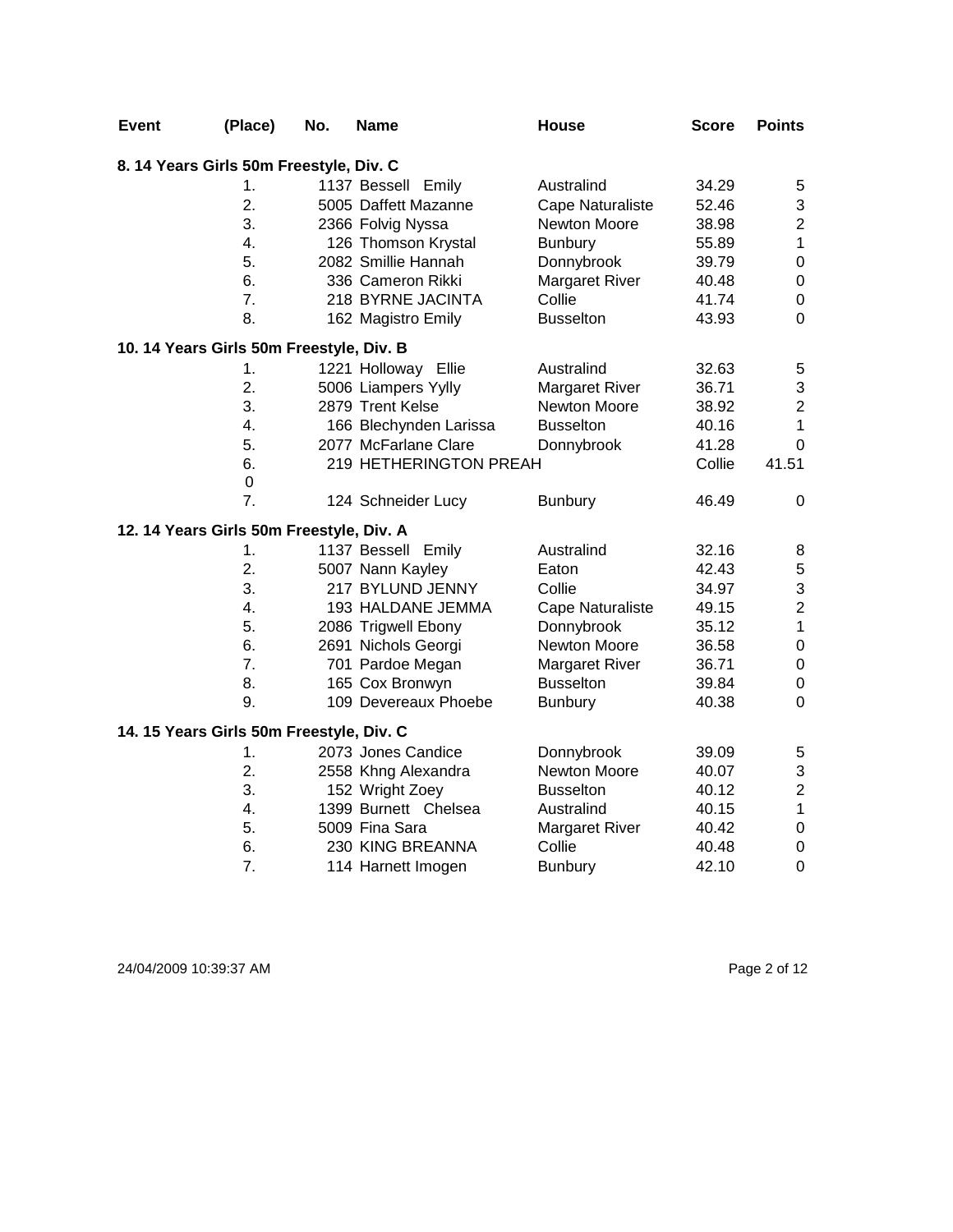| Event | (Place)                                   | No. | <b>Name</b>                    | <b>House</b>          | <b>Score</b> | <b>Points</b>    |
|-------|-------------------------------------------|-----|--------------------------------|-----------------------|--------------|------------------|
|       | 16. 15 Years Girls 25m Freestyle, Div. B  |     |                                |                       |              |                  |
|       | 1.                                        |     | 148 Crompton Kate              | <b>Busselton</b>      | 31.78        | 5                |
|       | 2.                                        |     | 2119 Austin Rachel             | Newton Moore          | 35.32        | 3                |
|       | 3.                                        |     | 1492 Jeffery Laura             | Australind            | 36.96        | $\boldsymbol{2}$ |
|       | 4.                                        |     | 5008 Moody Tashi               | <b>Margaret River</b> | 37.10        | $\mathbf 1$      |
|       | 5.                                        |     | 2065 Atherton Laura            | Donnybrook            | 39.79        | $\mathbf 0$      |
|       | 6.                                        |     | 229 HEPPENER JESSICA           | Collie                | 40.41        | $\boldsymbol{0}$ |
|       | 7.                                        |     | 103 Baker Laura                | <b>Bunbury</b>        | 45.99        | $\overline{0}$   |
|       | 18. 15 Years Girls 50m Freestyle, Div. A  |     |                                |                       |              |                  |
|       | 1.                                        |     | 104 Banks Jess                 | <b>Bunbury</b>        | 32.11        | 8                |
|       | 2.                                        |     | 2170 Bond Stacey               | Newton Moore          | 34.65        | 5                |
|       | 3.                                        |     | 2074 Jones Bronte              | Donnybrook            | 38.08        | 3                |
|       | 4.                                        |     | 580 Lamperd Givenjiri          | <b>Margaret River</b> | 38.56        | $\overline{c}$   |
|       | 5.                                        |     | 1561 Perry Dayna               | Australind            | 39.88        | $\mathbf{1}$     |
|       | 6.                                        |     | 231 LATHAM SHELBY              | Collie                | 40.40        | $\mathbf 0$      |
|       | $\overline{7}$ .                          |     | 153 Donovan Charlotte          | <b>Busselton</b>      | 42.25        | $\mathbf 0$      |
|       | 20. 16 & Over Girls 50m Freestyle, Div. C |     |                                |                       |              |                  |
|       | 1.                                        |     | 1918 Charman Ria               | Australind            | 34.19        | 5                |
|       | $\overline{2}$ .                          |     | 5010 Kendal Sarah              | Newton Moore          | 39.90        | 3                |
|       | 3.                                        |     | 885 Williams Ellie             | <b>Margaret River</b> | 35.39        | $\overline{c}$   |
|       | 4.                                        |     | 241 HILL TEAH                  | Collie                | 45.59        | $\mathbf{1}$     |
|       | 5.                                        |     | 133 French Kate                | <b>Busselton</b>      | 39.27        | $\mathbf 0$      |
|       | 22. 16 & Over Girls 50m Freestyle, Div. B |     |                                |                       |              |                  |
|       | 1.                                        |     | 2285 Davies Emily              | Newton Moore          | 32.63        | $\mathbf 5$      |
|       | 2.                                        |     | 2012 McKay Kimberly            | Australind            | 32.97        | 3                |
|       | 3.                                        |     | 303 Bernhardt Jordan           | Margaret River        | 34.95        | $\overline{c}$   |
|       | 4.                                        |     | 117 Mancktelow Jamie           | <b>Bunbury</b>        | 36.92        | $\mathbf 1$      |
|       | 5.                                        |     | 239 CHRISTINGER NATALIE Collie |                       | 40.93        | $\pmb{0}$        |
|       | 6.                                        |     | 141 Pilpel Jessie              | <b>Busselton</b>      | 42.85        | $\mathbf 0$      |
|       | 24. 16 & Over Girls 50m Freestyle, Div. A |     |                                |                       |              |                  |
|       | 1.                                        |     | 2158 Bird Kate                 | Newton Moore          | 29.21        | 8                |
|       | 2.                                        |     | 1890 Wood Tiarne               | Australind            | 33.07        | 5                |
|       | 3.                                        |     | 135 Don Hayley                 | <b>Busselton</b>      | 33.33        | 3                |
|       | 4.                                        |     | 123 Rowbottom Stephanie        | <b>Bunbury</b>        | 34.74        | $\overline{c}$   |
|       | 5.                                        |     | 611 Macaulay Laura             | <b>Margaret River</b> | 35.01        | $\mathbf{1}$     |
|       | 6.                                        |     | 240 HIGGINS SAM                | Collie                | 42.94        | $\mathbf 0$      |

24/04/2009 10:39:38 AM Page 3 of 12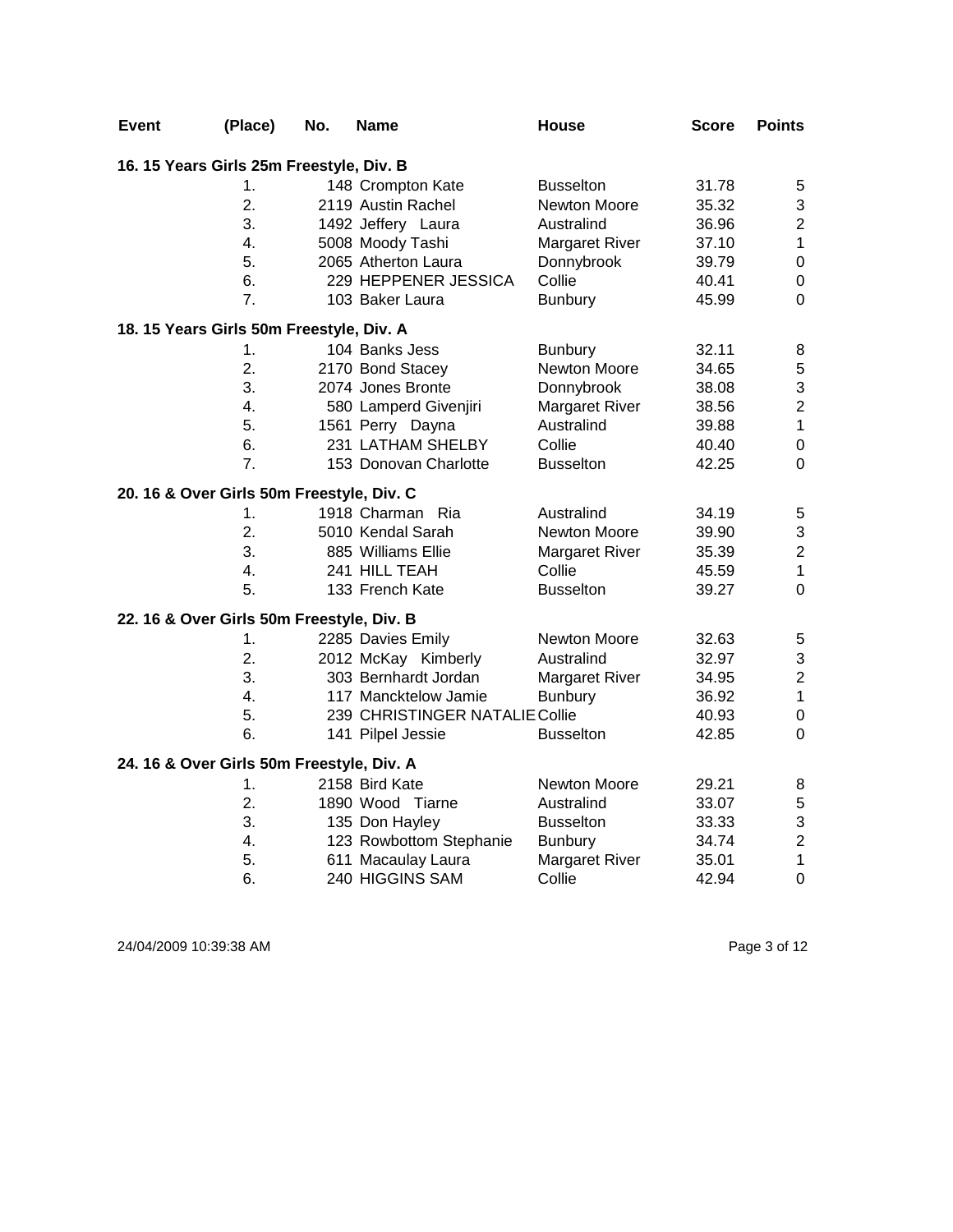| Event                                       | (Place)          | No. | <b>Name</b>            | <b>House</b>          | <b>Score</b> | <b>Points</b>           |
|---------------------------------------------|------------------|-----|------------------------|-----------------------|--------------|-------------------------|
| 26. 13 & Under Girls 50m Butterfly, Div. A  |                  |     |                        |                       |              |                         |
|                                             | 1.               |     | 2079 Mountford Amy     | Donnybrook            | 46.53        | 8                       |
|                                             | 2.               |     | 205 KING SHERIDAN      | Collie                | 49.39        | 5                       |
|                                             | 3.               |     | 5004 Williams Kate     | <b>Margaret River</b> | 52.40        | 3                       |
|                                             | $\overline{4}$ . |     | 197 MORLEY-SMITH       | Cape Naturaliste      | 52.63        | $\boldsymbol{2}$        |
|                                             | 5.               |     | 178 Dunlop Cassie      | <b>Busselton</b>      | 56.37        | $\mathbf{1}$            |
|                                             | 6.               |     | 102 Arthur Katie       | <b>Bunbury</b>        | 59.20        | $\overline{0}$          |
| 28. 14 Years Girls 50m Butterfly, Div. A    |                  |     |                        |                       |              |                         |
|                                             | 1.               |     | 1137 Bessell Emily     | Australind            | 34.18        | 8                       |
|                                             | 2.               |     | 5011 Ball Joanna       | <b>Bunbury</b>        | 44.90        | 5                       |
|                                             | 3.               |     | 5012 Paris Virgina     | <b>Margaret River</b> | 49.95        | 3                       |
|                                             | 4.               |     | 5013 Mann Kayley       | Eaton                 | 52.27        | $\overline{c}$          |
|                                             | 5.               |     | 2077 McFarlane Clare   | Donnybrook            | 44.95        | $\mathbf{1}$            |
|                                             | 6.               |     | 217 BYLUND JENNY       | Collie                | 50.77        | $\boldsymbol{0}$        |
|                                             | 7.               |     | 2691 Nichols Georgi    | Newton Moore          | 47.42        | $\boldsymbol{0}$        |
|                                             | 8.               |     | 166 Blechynden Larissa | <b>Busselton</b>      | 48.26        | $\overline{0}$          |
| 30. 15 Years Girls 50m Butterfly, Div. A    |                  |     |                        |                       |              |                         |
|                                             | 1.               |     | 104 Banks Jess         | <b>Bunbury</b>        | 35.06        | 8                       |
|                                             | 2.               |     | 148 Crompton Kate      | <b>Busselton</b>      | 38.43        | 5                       |
|                                             | 3.               |     | 609 Macaulay Bronte    | <b>Margaret River</b> | 47.18        | 3                       |
|                                             | 4.               |     | 2548 Kendall Sarah     | Newton Moore          | 52.08        | $\overline{c}$          |
|                                             | 5.               |     | 231 LATHAM SHELBY      | Collie                | 52.89        | $\mathbf{1}$            |
| 32. 16 & Over Girls 50m Butterfly, Div. A   |                  |     |                        |                       |              |                         |
|                                             | 1.               |     | 2158 Bird Kate         | Newton Moore          | 32.61        | 8                       |
|                                             | 2.               |     | 1890 Wood Tiarne       | Australind            | 38.65        | 5                       |
|                                             | 3.               |     | 135 Don Hayley         | <b>Busselton</b>      | 41.87        | 3                       |
|                                             | 4.               |     | 673 Murphy Ariana      | <b>Margaret River</b> | 48.96        | $\overline{\mathbf{c}}$ |
|                                             | 5.               |     | 240 HIGGINS SAM        | Collie                | 55.20        | $\mathbf 1$             |
| 34. 16 & Over Girls 100m Backstroke, Div. A |                  |     |                        |                       |              |                         |
|                                             | 1.               |     | 2158 Bird Kate         | Newton Moore          | 1:16:00.     | 8                       |
|                                             | 2.               |     | 5014 Bessell Jessica   | Australind            | 1:19:25.     | 5                       |
|                                             | 3.               |     | 5015 Mountford Amy     | Donnybrook            | 2:00:35.     | 3                       |
|                                             | 4.               |     | 5016 Beard Jessica     | <b>Busselton</b>      | 2:00:20.     | $\overline{c}$          |
|                                             | 5.               |     | 611 Macaulay Laura     | Margaret River        | 2:00:38.     | $\mathbf{1}$            |
|                                             | 6.               |     | 240 HIGGINS SAM        | Collie                | 2:03:05.     | $\mathbf 0$             |

24/04/2009 10:39:38 AM Page 4 of 12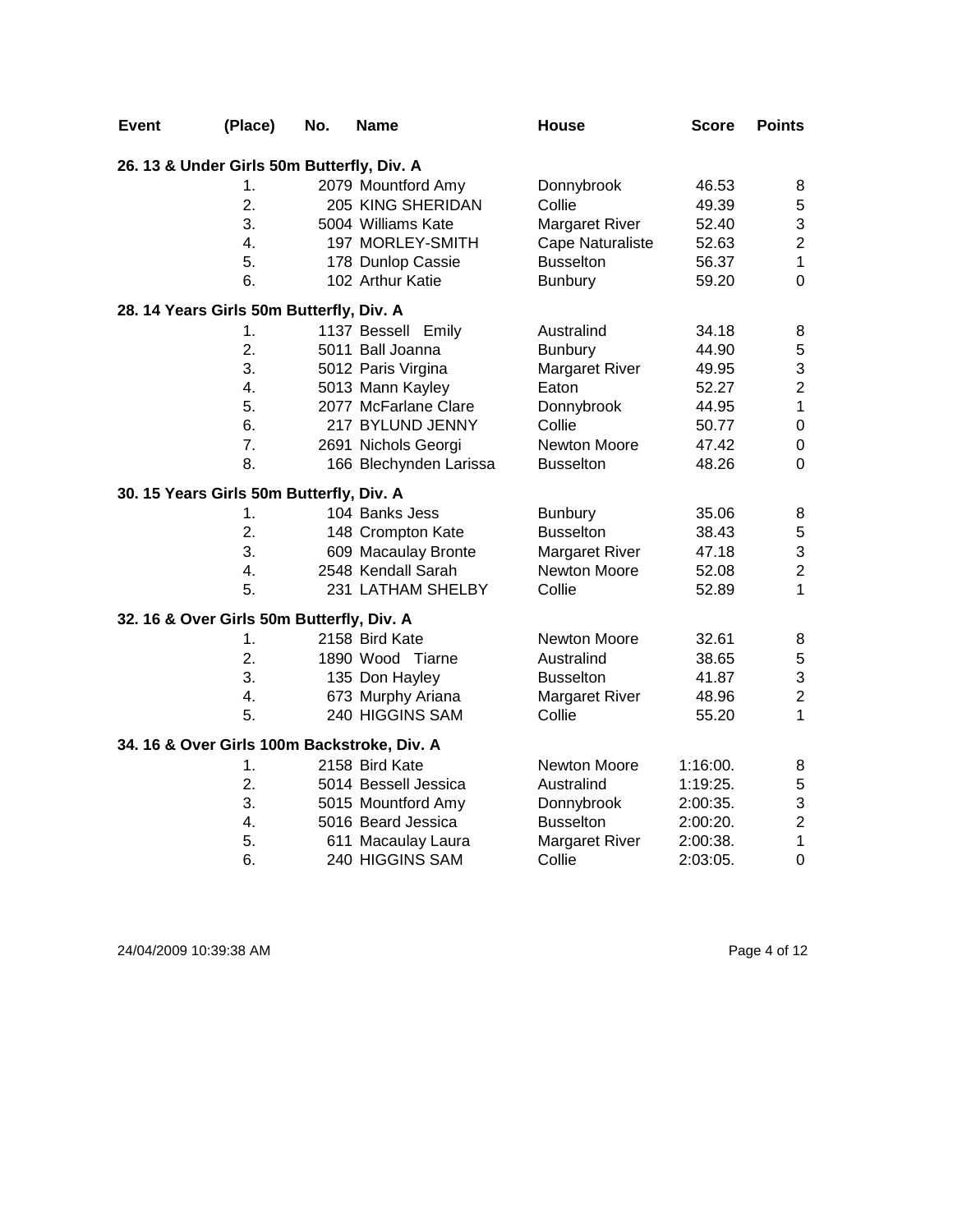| <b>Event</b> | (Place)                                     | No. | <b>Name</b>                                   | <b>House</b>          | <b>Score</b> | <b>Points</b>           |
|--------------|---------------------------------------------|-----|-----------------------------------------------|-----------------------|--------------|-------------------------|
|              |                                             |     | 36. 13 & Under Girls 50m Breaststroke, Div. B |                       |              |                         |
|              | 1.                                          |     | 2072 Hunt Katelyn                             | Donnybrook            | 49.71        | 5                       |
|              | 2.                                          |     | 5003 Peacock Candyce                          | Eaton                 | 52.85        | 3                       |
|              | 3.                                          |     | 5000 Goodwin Grace                            | <b>Margaret River</b> | 53.96        | $\overline{c}$          |
|              | 4.                                          |     | 1117 Woodhouse Jordan                         | Australind            | 54.77        | $\mathbf 1$             |
|              | 5.                                          |     | 169 Woodward Jen                              | <b>Busselton</b>      | 55.91        | 0                       |
|              | 6.                                          |     | 101 Andrew Ellie                              | <b>Bunbury</b>        | $1:01:05$ .  | 0                       |
|              | 7.                                          |     | 2512 Jarvis Megan                             | Newton Moore          | 1:04:03.     | $\pmb{0}$               |
|              | 8.                                          |     | <b>196 MCARTHUR BETHANY</b>                   | Cape Naturaliste      | 2:00:16.     | $\boldsymbol{0}$        |
|              | 9.                                          |     | 208 SHEPHERD RACHEL                           | Collie                | 1:05:20.     | $\Omega$                |
|              |                                             |     | 38. 13 & Under Girls 50m Breaststroke, Div. A |                       |              |                         |
|              | 1.                                          |     | <b>207 MATTHEWS CHENON</b>                    | Collie                | 47.23        | 8                       |
|              | 2.                                          |     | 5017 Jackson Liz                              | <b>Margaret River</b> | 52.04        | 5                       |
|              | 3.                                          |     | 1036 Muller-Hughes Vivian                     | Australind            | 51.57        | 3                       |
|              | 4.                                          |     | 2079 Mountford Amy                            | Donnybrook            | 53.43        | $\overline{\mathbf{c}}$ |
|              | 5.                                          |     | 120 McBride Yasmin                            | <b>Bunbury</b>        | 55.01        | $\mathbf{1}$            |
|              | 6.                                          |     | 2344 Espinos Ashleigh                         | <b>Newton Moore</b>   | 55.18        | 0                       |
|              | 7.                                          |     | 174 Crowley Kirsty                            | <b>Busselton</b>      | 55.61        | $\pmb{0}$               |
|              | 8.                                          |     | 248 HYNES ERIN                                | Eaton                 | 1:01:44.     | 0                       |
|              | 9.                                          |     | 197 MORLEY-SMITH                              | Cape Naturaliste      | 1:01:44.     | 0                       |
|              | 40. 14 Years Girls 50m Breaststroke, Div. B |     |                                               |                       |              |                         |
|              | 1.                                          |     | 1137 Bessell Emily                            | Australind            | 44.12        | 5                       |
|              | 2.                                          |     | 5018 Macfarlane Claire                        | Donnybrook            | 52.28        | 3                       |
|              | 3.                                          |     | 336 Cameron Rikki                             | Margaret River        | 49.35        | $\overline{2}$          |
|              | 4.                                          |     | 5013 Mann Kayley                              | Eaton                 | 55.28        | 1                       |
|              | 5.                                          |     | 219 HETHERINGTON PREAH                        |                       | Collie       | 52.77                   |
|              | $\mathbf 0$                                 |     |                                               |                       |              |                         |
|              | 6.                                          |     | 2879 Trent Kelse                              | <b>Newton Moore</b>   | 55.73        | 0                       |
|              | 7.                                          |     | 168 Tenardi Sam                               | <b>Busselton</b>      | 55.78        | 0                       |
|              | 8.                                          |     | 109 Devereaux Phoebe                          | <b>Bunbury</b>        | 1:01:30.     | 0                       |
|              | 9.                                          |     | 191 DUFFETT MAX-ANN                           | Cape Naturaliste      | 1:09:13.     | $\mathbf 0$             |

24/04/2009 10:39:39 AM Page 5 of 12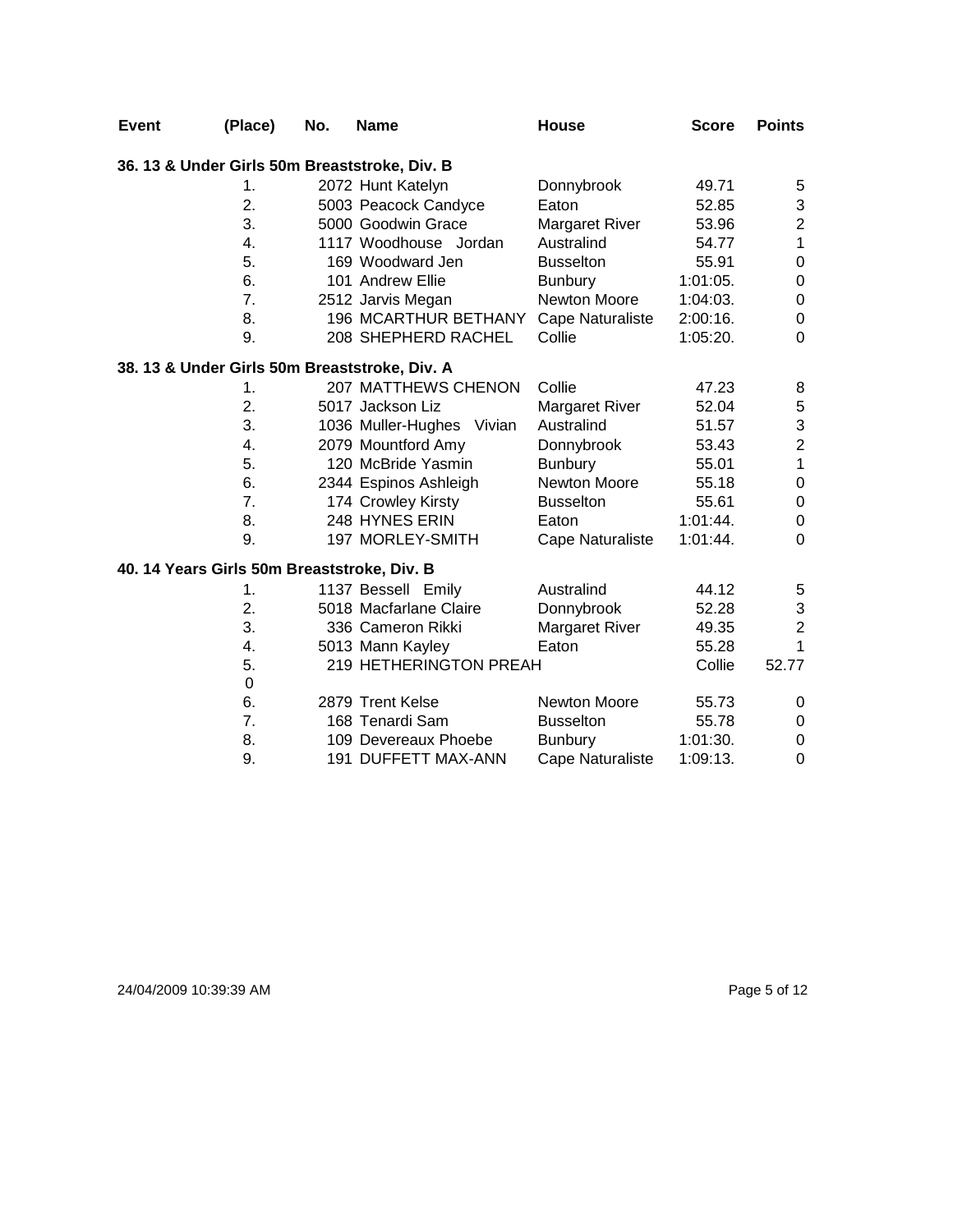| <b>Event</b> | (Place)                                      | No. | <b>Name</b>             | <b>House</b>          | <b>Score</b> | <b>Points</b>             |
|--------------|----------------------------------------------|-----|-------------------------|-----------------------|--------------|---------------------------|
|              | 42. 14 Years Girls 50m Breaststroke, Div. A  |     |                         |                       |              |                           |
|              | $\mathbf 1$ .                                |     | 1137 Bessell Emily      | Australind            | 43.50        | 8                         |
|              | 2.                                           |     | 5019 Howden Aleasha     | <b>Bunbury</b>        | 1:06:12.     | 5                         |
|              | 3.                                           |     | 2086 Trigwell Ebony     | Donnybrook            | 46.98        | $\ensuremath{\mathsf{3}}$ |
|              | 4.                                           |     | 194 WRIGHT TYNAE        | Cape Naturaliste      | 1:19:21.     | $\mathbf 2$               |
|              | 5.                                           |     | 166 Blechynden Larissa  | <b>Busselton</b>      | 52.26        | $\mathbf{1}$              |
|              | 6.                                           |     | 218 BYRNE JACINTA       | Collie                | 50.48        | $\boldsymbol{0}$          |
|              | 7.                                           |     | 2691 Nichols Georgi     | <b>Newton Moore</b>   | 52.16        | $\boldsymbol{0}$          |
|              | 8.                                           |     | 701 Pardoe Megan        | <b>Margaret River</b> | 52.39        | $\mathbf 0$               |
|              | 44. 15 Years Girls 50m Breaststroke, Div. B  |     |                         |                       |              |                           |
|              | 1.                                           |     | 2170 Bond Stacey        | Newton Moore          | 49.77        | 5                         |
|              | 2.                                           |     | 5020 Robinson Rebecca   | <b>Busselton</b>      | 52.00        | 3                         |
|              | 3.                                           |     | 5021 Haldane Jemma      | Cape Naturaliste      | 1:06:06.     | $\mathbf 2$               |
|              | $\overline{4}$ .                             |     | 114 Harnett Imogen      | <b>Bunbury</b>        | 50.14        | $\mathbf{1}$              |
|              | 5.                                           |     | 580 Lamperd Givenjiri   | <b>Margaret River</b> | 52.16        | $\pmb{0}$                 |
|              | 6.                                           |     | 2073 Jones Candice      | Donnybrook            | 53.98        | $\pmb{0}$                 |
|              | 7.                                           |     | 1492 Jeffery Laura      | Australind            | 52.66        | $\boldsymbol{0}$          |
|              | 8.                                           |     | 228 BEESON KARYN        | Collie                | 55.33        | $\mathbf 0$               |
|              | 46. 15 Years Girls 50m Breaststroke, Div. A  |     |                         |                       |              |                           |
|              | 1.                                           |     | 149 Kavanagh Maddison   | <b>Busselton</b>      | 46.81        | 8                         |
|              | 2.                                           |     | 104 Banks Jess          | Bunbury               | 46.86        | $\mathbf 5$               |
|              | 3.                                           |     | 2074 Jones Bronte       | Donnybrook            | 47.26        | $\ensuremath{\mathsf{3}}$ |
|              | 4.                                           |     | 755 Rooks Sarafina      | Margaret River        | 48.47        | $\mathbf 2$               |
|              | 5.                                           |     | 2558 Khng Alexandra     | <b>Newton Moore</b>   | 48.86        | $\mathbf{1}$              |
|              | 6.                                           |     | 1561 Perry Dayna        | Australind            | 49.67        | $\mathbf 0$               |
|              | 48. 16 & Over Girls 50m Breaststroke, Div. B |     |                         |                       |              |                           |
|              | 1.                                           |     | 1918 Charman Ria        | Australind            | 44.70        | 5                         |
|              | 2.                                           |     | 123 Rowbottom Stephanie | <b>Bunbury</b>        | 45.89        | $\ensuremath{\mathsf{3}}$ |
|              | 3.                                           |     | 2369 Fortescue Amy      | Newton Moore          | 46.57        | $\mathbf 2$               |
|              | 4.                                           |     | 673 Murphy Ariana       | <b>Margaret River</b> | 48.78        | $\mathbf 1$               |
|              | 5.                                           |     | 137 Cremen Naomi        | <b>Busselton</b>      | 50.04        | $\boldsymbol{0}$          |
|              | 6.                                           |     | 240 HIGGINS SAM         | Collie                | 53.39        | $\mathbf 0$               |

## 24/04/2009 10:39:39 AM Page 6 of 12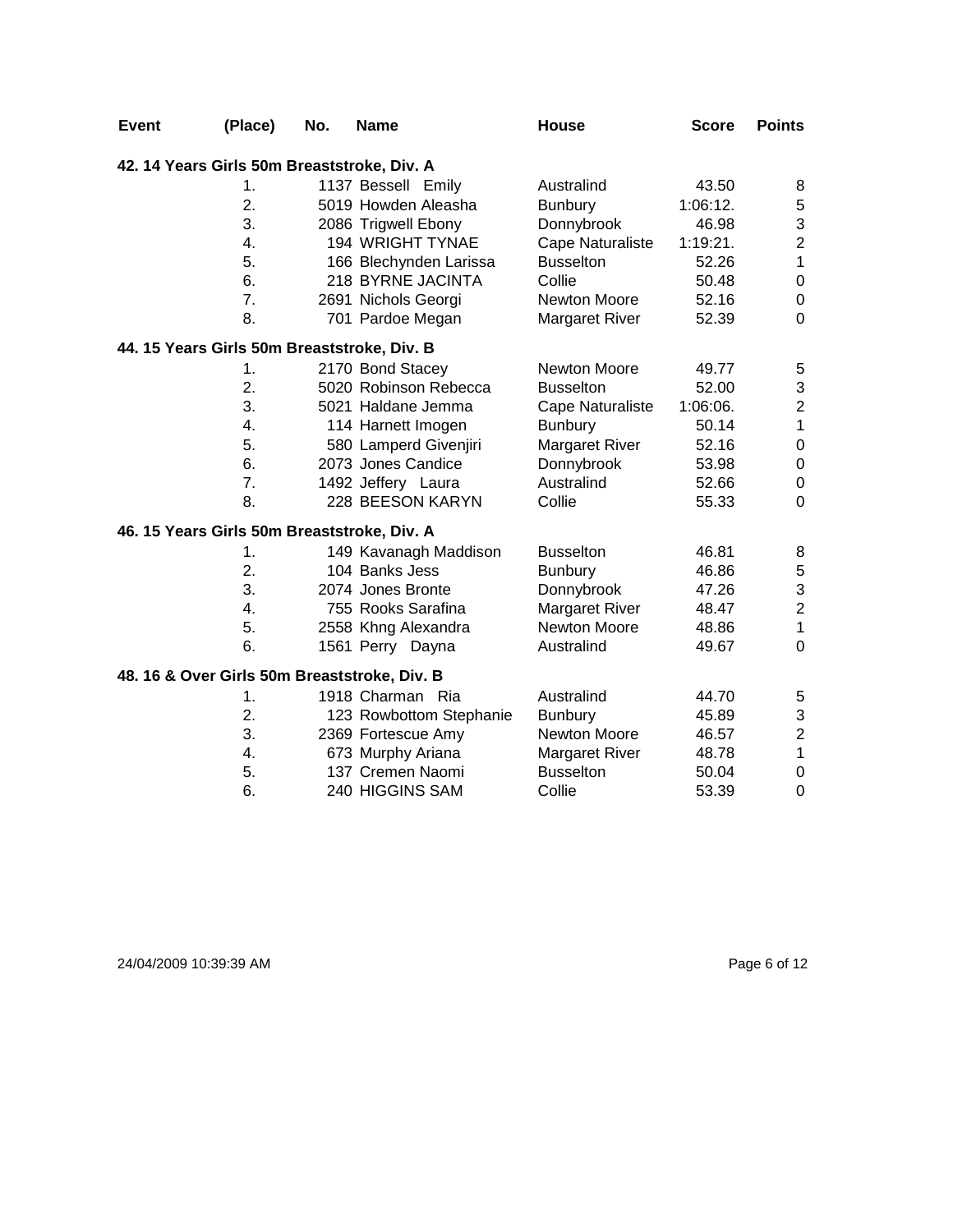| <b>Event</b> | (Place)                                      | No. | <b>Name</b>                    | <b>House</b>          | <b>Score</b> | <b>Points</b>           |
|--------------|----------------------------------------------|-----|--------------------------------|-----------------------|--------------|-------------------------|
|              | 50. 16 & Over Girls 50m Breaststroke, Div. A |     |                                |                       |              |                         |
|              | 1.                                           |     | 2158 Bird Kate                 | <b>Newton Moore</b>   | 40.15        | 8                       |
|              | $\overline{2}$ .                             |     | 117 Mancktelow Jamie           | <b>Bunbury</b>        | 44.97        | 5                       |
|              | 3.                                           |     | 1890 Wood Tiarne               | Australind            | 45.72        | 3                       |
|              | 4.                                           |     | 885 Williams Ellie             | <b>Margaret River</b> | 46.09        | $\overline{\mathbf{c}}$ |
|              | 5.                                           |     | 135 Don Hayley                 | <b>Busselton</b>      | 49.03        | $\mathbf{1}$            |
|              | 6.                                           |     | 239 CHRISTINGER NATALIE Collie |                       | 56.28        | $\mathbf 0$             |
|              | 52. 13 & Under Girls 100m Freestyle, Div. A  |     |                                |                       |              |                         |
|              | 1.                                           |     | 207 MATTHEWS CHENON            | Collie                | 1:17:24.     | 8                       |
|              | 2.                                           |     | 2079 Mountford Amy             | Donnybrook            | 1:27:09.     | $\sqrt{5}$              |
|              | 3.                                           |     | 1117 Woodhouse Jordan          | Australind            | 2:00:32.     | 3                       |
|              | 4.                                           |     | 5004 Williams Kate             | Margaret River        | 2:00:44.     | $\overline{\mathbf{c}}$ |
|              | 5.                                           |     | 177 Triglia Elly               | <b>Busselton</b>      | 2:00:43.     | $\mathbf{1}$            |
|              | 6.                                           |     | 5003 Peacock Candyce           | Eaton                 | 2:00:33.     | $\pmb{0}$               |
|              | 7.                                           |     | 2344 Espinos Ashleigh          | Newton Moore          | $2:00:23$ .  | $\boldsymbol{0}$        |
|              | 8.                                           |     | 120 McBride Yasmin             | <b>Bunbury</b>        | 2:00:56.     | $\boldsymbol{0}$        |
|              | 9.                                           |     | 198 RENSEN ALEISHA             | Cape Naturaliste      | 2:00:29.     | 0                       |
|              | 54. 14 Years Girls 100m Freestyle, Div. A    |     |                                |                       |              |                         |
|              | 1.                                           |     | 1137 Bessell Emily             | Australind            | 1:15:13.     | 8                       |
|              | 2.                                           |     | 5022 Bail Joanna               | <b>Bunbury</b>        | 2:00:18.     | $\sqrt{5}$              |
|              | 3.                                           |     | 217 BYLUND JENNY               | Collie                | 1:20:26.     | 3                       |
|              | 4.                                           |     | 2082 Smillie Hannah            | Donnybrook            | 2:00:9.00    | $\overline{c}$          |
|              | 5.                                           |     | 579 Lamperd Yylly              | <b>Margaret River</b> | 2:00:8.00    | $\mathbf{1}$            |
|              | 6.                                           |     | 2691 Nichols Georgi            | Newton Moore          | 2:00:6.00    | $\mathbf 0$             |
|              | 7.                                           |     | 166 Blechynden Larissa         | <b>Busselton</b>      | 2:00:6.00    | $\boldsymbol{0}$        |
|              | 8.                                           |     | 193 HALDANE JEMMA              | Cape Naturaliste      | 2:00:13.     | $\mathbf 0$             |
|              | 56. 15 Years Girls 100m Freestyle, Div. A    |     |                                |                       |              |                         |
|              | $\mathbf 1$ .                                |     | 148 Crompton Kate              | <b>Busselton</b>      | 1:11:48.     | 8                       |
|              | 2.                                           |     | 104 Banks Jess                 | <b>Bunbury</b>        | 1:14:06.     | $\mathbf 5$             |
|              | 3.                                           |     | 2170 Bond Stacey               | Newton Moore          | 1:25:50.     | 3                       |
|              | 4.                                           |     | 609 Macaulay Bronte            | Margaret River        | 1:29:52.     | $\overline{c}$          |
|              | 5.                                           |     | 231 LATHAM SHELBY              | Collie                | 2:00:51.     | $\mathbf{1}$            |
|              | 6.                                           |     | 2074 Jones Bronte              | Donnybrook            | 2:00:9.00    | $\mathbf 0$             |

24/04/2009 10:39:39 AM Page 7 of 12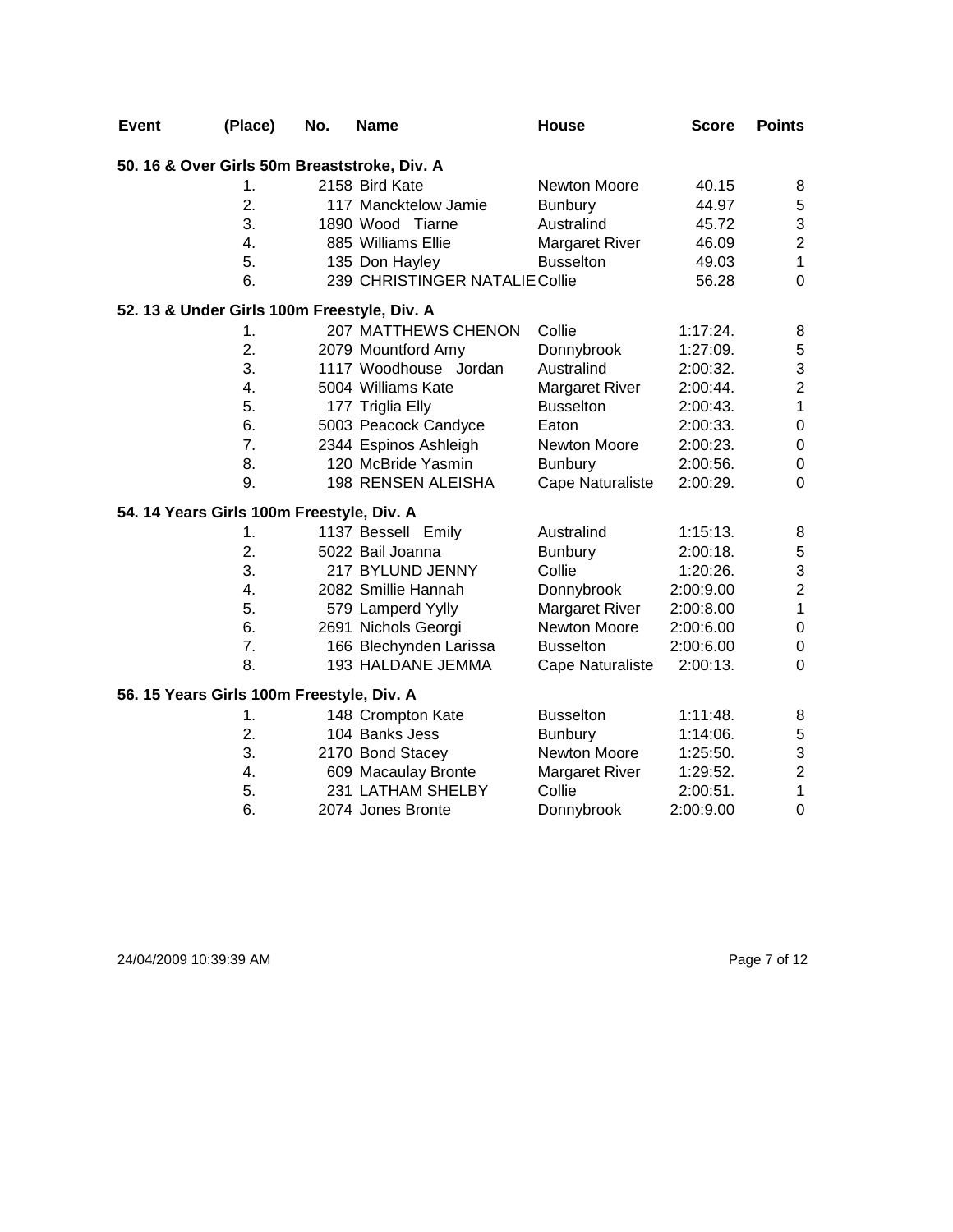| <b>Event</b>                                | (Place)       | No. | <b>Name</b>                                     | House                   | <b>Score</b> | <b>Points</b>             |
|---------------------------------------------|---------------|-----|-------------------------------------------------|-------------------------|--------------|---------------------------|
| 58. 16 & Over Girls 100m Freestyle, Div. A  |               |     |                                                 |                         |              |                           |
|                                             | 1.            |     | 2158 Bird Kate                                  | <b>Newton Moore</b>     | 1:06:05.     | 8                         |
|                                             | 2.            |     | 5023 Hutchins Amelia                            | <b>Busselton</b>        | 2:00:17.     | $\,$ 5 $\,$               |
|                                             | 3.            |     | 1890 Wood Tiarne                                | Australind              | 1:16:03.     | $\ensuremath{\mathsf{3}}$ |
|                                             | 4.            |     | 239 CHRISTINGER NATALIE Collie                  |                         | 2:00:6.00    | $\mathbf 2$               |
|                                             | 5.            |     | 610 Macaulay Ellie-Marie                        | <b>Margaret River</b>   | 2:00:15.     | 1                         |
|                                             |               |     | 59. 15 & Under Girls 4x50m Medley Relay, Div. A |                         |              |                           |
|                                             | 1.            |     | 1 Australind - Team                             | Australind              | 2:36.22      | 13                        |
|                                             | 2.            |     | 2 Busselton - Team                              | <b>Busselton</b>        | 2:55.77      | 8                         |
|                                             | 3.            |     | 3 Collie - Team                                 | Collie                  | 2:59.69      | $\mathbf 5$               |
|                                             | 4.            |     | 4 Donnybrook - Team                             | Donnybrook              | 3:00.23      | $\mathsf 3$               |
|                                             | 5.            |     | 7 Newton Moore - Team                           | Newton Moore            | 3:02.03      | $\overline{2}$            |
|                                             | 6.            |     | 6 Margaret River - Team                         | Margaret River          | 3:08.11      | $\mathbf 0$               |
|                                             | 7.            |     | 15 Bunbury - Team                               | <b>Bunbury</b>          | 3:10.34      | $\pmb{0}$                 |
|                                             | 8.            |     | 17 Eaton - Team                                 | Eaton                   | 3:46.98      | $\pmb{0}$                 |
|                                             | 9.            |     | 5 Cape Naturaliste - Team Cape Naturaliste      |                         | 4:27.82      | $\mathbf 0$               |
|                                             |               |     | 61. 16 & Over Girls 4x50m Medley Relay, Div. A  |                         |              |                           |
|                                             | $\mathbf 1$ . |     | 1 Australind - Team                             | Australind              | 3:00:49.     | 13                        |
|                                             | 2.            |     | 7 Newton Moore - Team                           | <b>Newton Moore</b>     | 3:00:7.00    | 8                         |
|                                             | 3.            |     | 6 Margaret River - Team                         | <b>Margaret River</b>   | 3:00:15.     | $\sqrt{5}$                |
|                                             | 4.            |     | 15 Bunbury - Team                               | <b>Bunbury</b>          | $3:00:41$ .  | $\mathfrak{S}$            |
|                                             | 5.            |     | 2 Busselton - Team                              | <b>Busselton</b>        | 3:04:40.     | $\overline{c}$            |
|                                             | 6.            |     | 3 Collie - Team                                 | Collie                  | 4:00:57.     | $\mathbf 0$               |
| 64. 13 & Under Girls 50m Backstroke, Div. B |               |     |                                                 |                         |              |                           |
|                                             | 1.            |     | 5001 Mcauufi Maddy                              | <b>Margaret River</b>   | 48.92        | 5                         |
|                                             | 2.            |     | 5003 Peacock Candyce                            | Eaton                   | 50.40        | $\ensuremath{\mathsf{3}}$ |
|                                             | 3.            |     | 2072 Hunt Katelyn                               | Donnybrook              | 50.56        | $\boldsymbol{2}$          |
|                                             | 4.            |     | 209 SLAVEN MELODY                               | Collie                  | 50.77        | $\mathbf{1}$              |
|                                             | 5.            |     | 179 Bell Emily                                  | <b>Busselton</b>        | 52.92        | $\pmb{0}$                 |
|                                             | 6.            |     | 118 Mancktelow Rory                             | <b>Bunbury</b>          | 53.12        | $\boldsymbol{0}$          |
|                                             | 7.            |     | 1036 Muller-Hughes Vivian                       | Australind              | 54.24        | $\pmb{0}$                 |
|                                             | 8.            |     | 197 MORLEY-SMITH                                | <b>Cape Naturaliste</b> | 57.54        | $\boldsymbol{0}$          |
|                                             | 9.            |     | 2512 Jarvis Megan                               | <b>Newton Moore</b>     | 1:11:38.     | $\mathbf 0$               |

24/04/2009 10:39:39 AM Page 8 of 12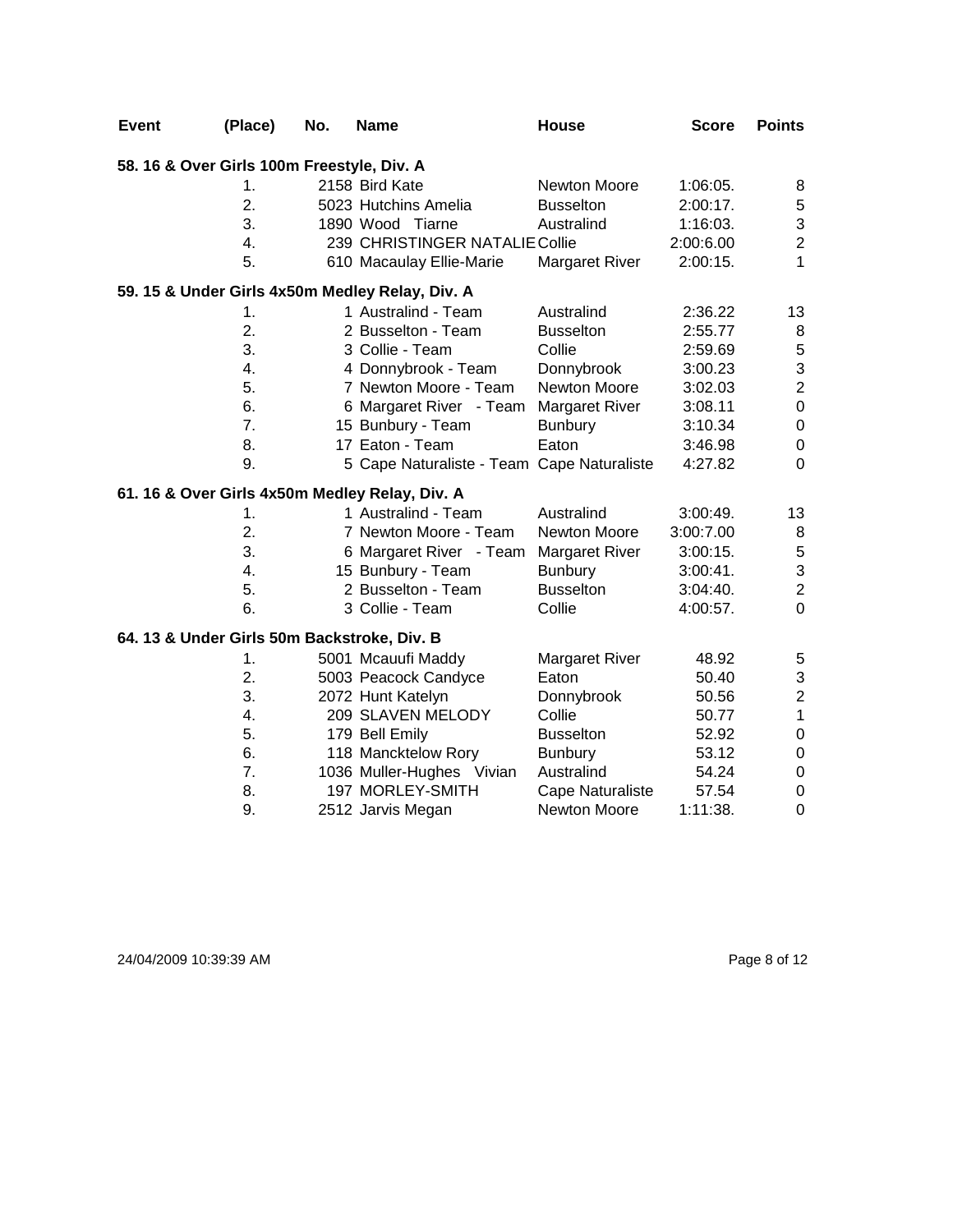| <b>Event</b> | (Place)                                     | No. | <b>Name</b>            | <b>House</b>          | <b>Score</b> | <b>Points</b>           |
|--------------|---------------------------------------------|-----|------------------------|-----------------------|--------------|-------------------------|
|              | 66. 13 & Under Girls 50m Backstroke, Div. A |     |                        |                       |              |                         |
|              | 1.                                          |     | 207 MATTHEWS CHENON    | Collie                | 42.01        | 8                       |
|              | $\overline{2}$ .                            |     | 2079 Mountford Amy     | Donnybrook            | 44.15        | $\mathbf 5$             |
|              | 3.                                          |     | 5004 Williams Kate     | <b>Margaret River</b> | 44.61        | 3                       |
|              | 4.                                          |     | 1117 Woodhouse Jordan  | Australind            | 46.56        | $\overline{c}$          |
|              | 5.                                          |     | 174 Crowley Kirsty     | <b>Busselton</b>      | 48.86        | $\mathbf{1}$            |
|              | 6.                                          |     | 244 BOWRON REBECCA     | Eaton                 | 50.17        | $\boldsymbol{0}$        |
|              | 7.                                          |     | 120 McBride Yasmin     | <b>Bunbury</b>        | 53.42        | $\boldsymbol{0}$        |
|              | 8.                                          |     | 2344 Espinos Ashleigh  | Newton Moore          | 55.00        | $\mathbf 0$             |
|              | 68. 14 Years Girls 50m Backstroke, Div. B   |     |                        |                       |              |                         |
|              | 1.                                          |     | 1137 Bessell Emily     | Australind            | 38.63        | 5                       |
|              | 2.                                          |     | 2077 McFarlane Clare   | Donnybrook            | 51.24        | 3                       |
|              | 3.                                          |     | 2366 Folvig Nyssa      | Newton Moore          | 51.43        | $\overline{\mathbf{c}}$ |
|              | 4.                                          |     | 168 Tenardi Sam        | <b>Busselton</b>      | 53.10        | $\mathbf{1}$            |
|              | 5.                                          |     | 109 Devereaux Phoebe   | <b>Bunbury</b>        | 53.39        | 0                       |
|              | 6.                                          |     | 219 HETHERINGTON PREAH |                       | Collie       | 54.35                   |
|              | $\mathbf 0$                                 |     |                        |                       |              |                         |
|              | 7.                                          |     | 5012 Paris Virgina     | Margaret River        | 54.81        | $\pmb{0}$               |
|              | 8.                                          |     | 5013 Mann Kayley       | Eaton                 | 1:04:34.     | 0                       |
|              | 9.                                          |     | 194 WRIGHT TYNAE       | Cape Naturaliste      | 1:24:00.     | 0                       |
|              | 70. 14 Years Girls 50m Backstroke, Div. A   |     |                        |                       |              |                         |
|              | 1.                                          |     | 1137 Bessell Emily     | Australind            | 38.73        | 8                       |
|              | 2.                                          |     | 701 Pardoe Megan       | <b>Margaret River</b> | 43.53        | 5                       |
|              | 3.                                          |     | 2086 Trigwell Ebony    | Donnybrook            | 44.53        | 3                       |
|              | 4.                                          |     | 217 BYLUND JENNY       | Collie                | 50.12        | $\mathbf 2$             |
|              | 5.                                          |     | 2691 Nichols Georgi    | Newton Moore          | 50.80        | $\mathbf 1$             |
|              | 6.                                          |     | 5011 Ball Joanna       | <b>Bunbury</b>        | 50.98        | $\boldsymbol{0}$        |
|              | 7.                                          |     | 166 Blechynden Larissa | <b>Busselton</b>      | 51.55        | $\overline{0}$          |
|              | 72. 15 Years Girls 50m Backstroke, Div. B   |     |                        |                       |              |                         |
|              | 1.                                          |     | 2074 Jones Bronte      | Donnybrook            | 47.27        | 5                       |
|              | 2.                                          |     | 755 Rooks Sarafina     | Margaret River        | 47.27        | 3                       |
|              | 3.                                          |     | 150 Beard Jessica      | <b>Busselton</b>      | 50.62        | $\overline{c}$          |
|              | 4.                                          |     | 2548 Kendall Sarah     | Newton Moore          | 51.46        | $\mathbf 1$             |
|              | 5.                                          |     | 103 Baker Laura        | <b>Bunbury</b>        | 52.49        | $\boldsymbol{0}$        |
|              | 6.                                          |     | 230 KING BREANNA       | Collie                | 52.52        | $\mathbf 0$             |

24/04/2009 10:39:40 AM Page 9 of 12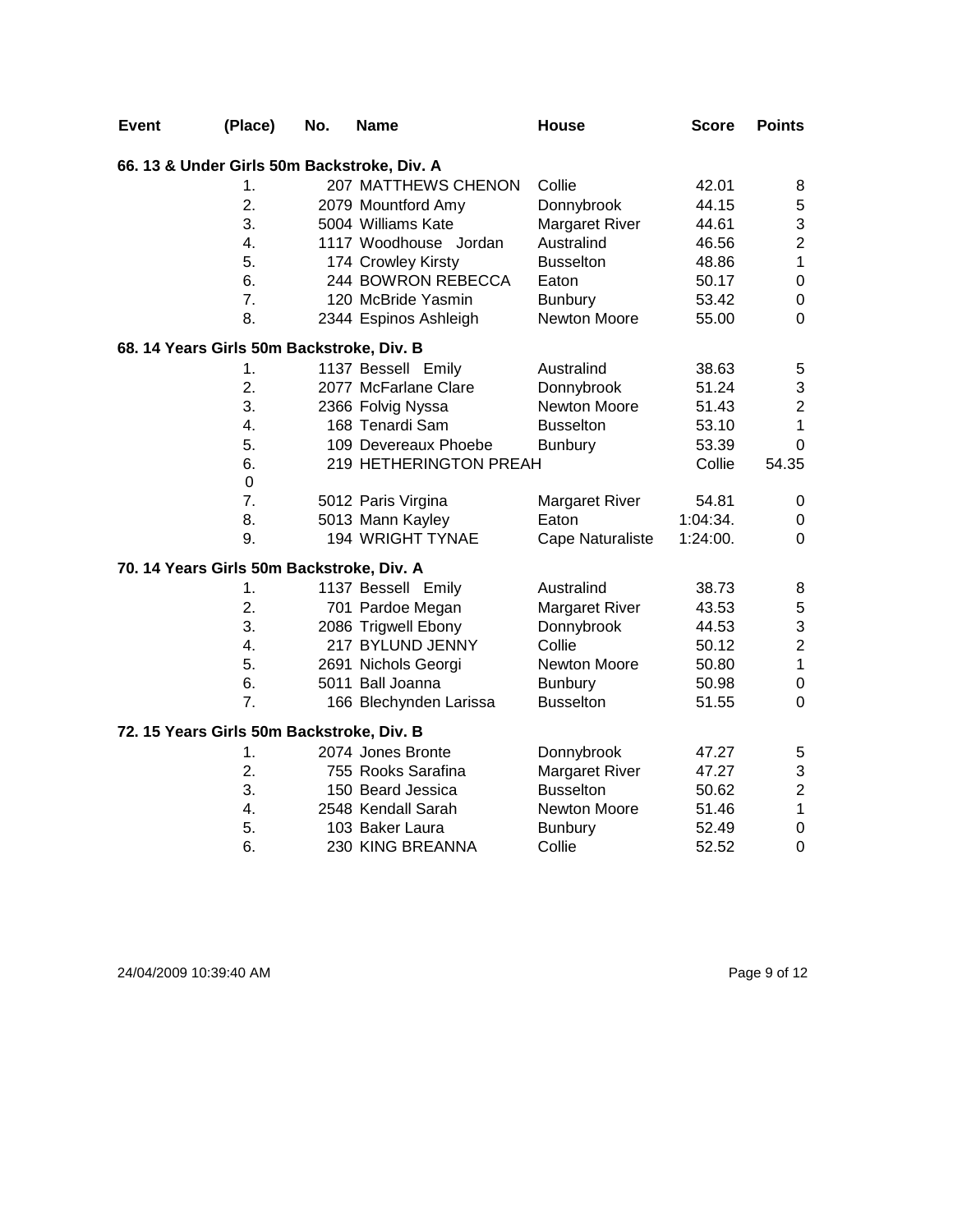| Event | (Place)                                      | No. | Name                                           | <b>House</b>          | <b>Score</b> | <b>Points</b>           |
|-------|----------------------------------------------|-----|------------------------------------------------|-----------------------|--------------|-------------------------|
|       | 74. 15 Years Girls 50m Backstroke, Div. A    |     |                                                |                       |              |                         |
|       | 1.                                           |     | 104 Banks Jess                                 | <b>Bunbury</b>        | 37.26        | 8                       |
|       | $\overline{2}$ .                             |     | 148 Crompton Kate                              | <b>Busselton</b>      | 38.97        | 5                       |
|       | 3.                                           |     | 2084 Taylor Karly                              | Donnybrook            | 46.46        | 3                       |
|       | 4.                                           |     | 580 Lamperd Givenjiri                          | <b>Margaret River</b> | 47.24        | $\overline{2}$          |
|       | 5.                                           |     | 2119 Austin Rachel                             | Newton Moore          | 47.65        | $\mathbf 1$             |
|       | 6.                                           |     | 231 LATHAM SHELBY                              | Collie                | 53.45        | $\mathbf 0$             |
|       | 76. 16 & Over Girls 50m Backstroke, Div. B   |     |                                                |                       |              |                         |
|       | 1.                                           |     | 2285 Davies Emily                              | Newton Moore          | 39.43        | 5                       |
|       | $\overline{2}$ .                             |     | 885 Williams Ellie                             | Margaret River        | 43.87        | 3                       |
|       | 3.                                           |     | 1918 Charman Ria                               | Australind            | 44.05        | $\overline{c}$          |
|       | 4.                                           |     | 137 Cremen Naomi                               | <b>Busselton</b>      | 53.14        | $\mathbf 1$             |
|       | 5.                                           |     | 5024 Biffin Anabell                            | Collie                | 55.62        | $\mathbf 0$             |
|       | 78. 16 & Over Girls 50m Backstroke, Div. A   |     |                                                |                       |              |                         |
|       | 1.                                           |     | 2158 Bird Kate                                 | Newton Moore          | 36.35        | 8                       |
|       | 2.                                           |     | 1890 Wood Tiarne                               | Australind            | 39.94        | $\sqrt{5}$              |
|       | 3.                                           |     | 611 Macaulay Laura                             | <b>Margaret River</b> | 41.57        | 3                       |
|       | 4.                                           |     | 135 Don Hayley                                 | <b>Busselton</b>      | 42.54        | $\overline{2}$          |
|       |                                              |     | 79. 13 & Under Girls 100m Breaststroke, Div. A |                       |              |                         |
|       | 1.                                           |     | 205 KING SHERIDAN                              | Collie                | 2:00:36.     | 8                       |
|       | 2.                                           |     | 2079 Mountford Amy                             | Donnybrook            | 2:00:29.     | 5                       |
|       | 3.                                           |     | 2344 Espinos Ashleigh                          | Newton Moore          | 2:03:04.     | 3                       |
|       | 4.                                           |     | 5000 Goodwin Grace                             | Margaret River        | 2:07:07.     | $\overline{c}$          |
|       | 5.                                           |     | 120 McBride Yasmin                             | <b>Bunbury</b>        | 2:09:25.     | $\mathbf 1$             |
|       | 6.                                           |     | 5003 Peacock Candyce                           | Eaton                 | 2:10:03.     | $\boldsymbol{0}$        |
|       | 7.                                           |     | 174 Crowley Kirsty                             | <b>Busselton</b>      | 2:12:35.     | $\boldsymbol{0}$        |
|       | 8.                                           |     | 197 MORLEY-SMITH                               | Cape Naturaliste      | 2:27:39.     | $\Omega$                |
|       | 81. 14 Years Girls 100m Breaststroke, Div. A |     |                                                |                       |              |                         |
|       | 1.                                           |     | 1137 Bessell Emily                             | Australind            | 2:00:12.     | 8                       |
|       | 2.                                           |     | 2086 Trigwell Ebony                            | Donnybrook            | 2:00:58.     | 5                       |
|       | 3.                                           |     | 336 Cameron Rikki                              | <b>Margaret River</b> | 2:00:26.     | 3                       |
|       | 4.                                           |     | 166 Blechynden Larissa                         | <b>Busselton</b>      | 2:00:30.     | $\overline{\mathbf{c}}$ |
|       | 5.                                           |     | 218 BYRNE JACINTA                              | Collie                | 2:00:33.     | $\mathbf 1$             |
|       | 6.                                           |     | 2691 Nichols Georgi                            | Newton Moore          | 2:03:47.     | $\boldsymbol{0}$        |
|       | 7.                                           |     | 5013 Mann Kayley                               | Eaton                 | 2:12:31.     | $\mathbf 0$             |
|       | 8.                                           |     | 113 Halden Aleasha                             | <b>Bunbury</b>        | 2:28:33.     | $\mathbf 0$             |

24/04/2009 10:39:40 AM Page 10 of 12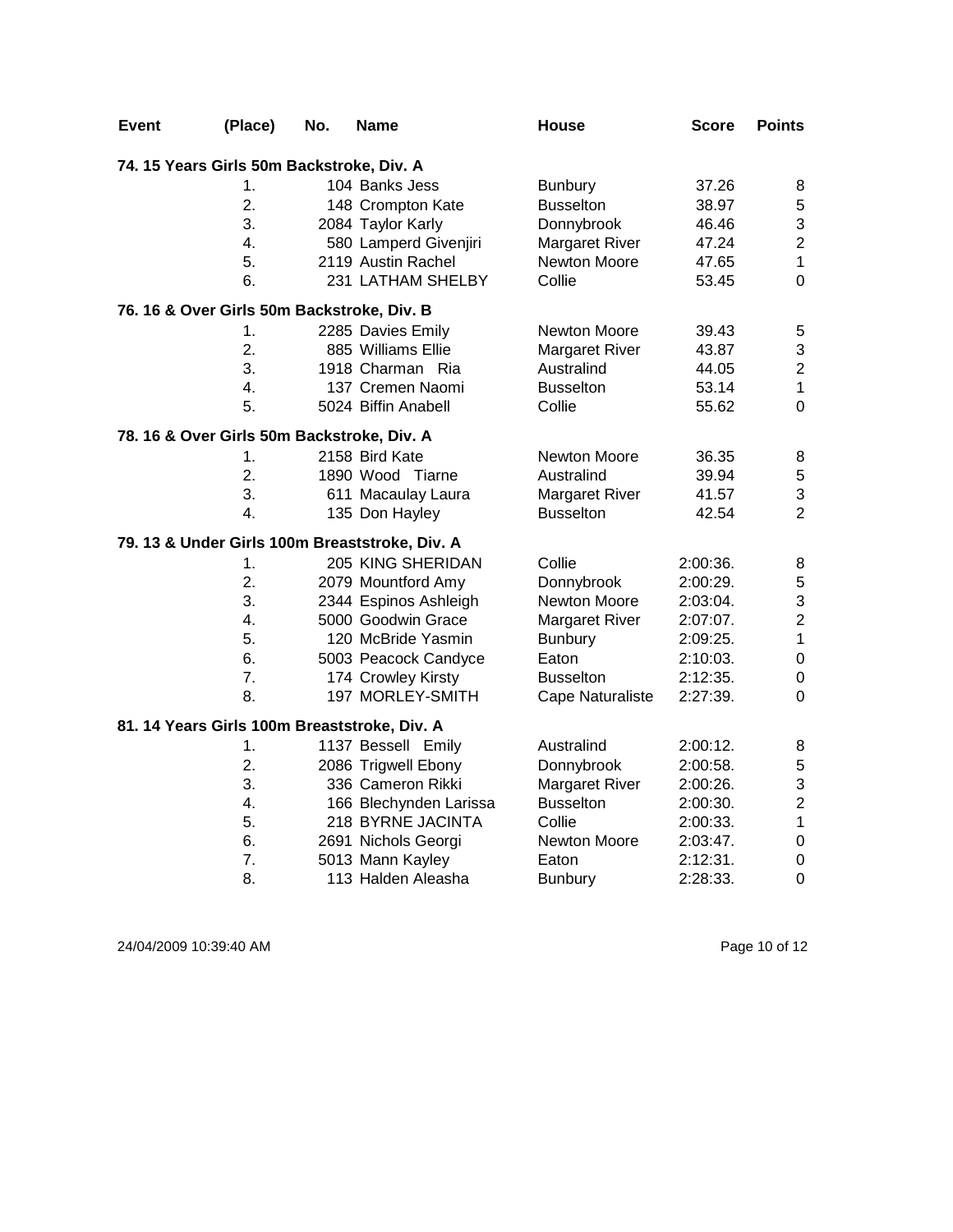| <b>Event</b> | (Place)       | No. | <b>Name</b>                                      | House                 | <b>Score</b> | <b>Points</b>             |
|--------------|---------------|-----|--------------------------------------------------|-----------------------|--------------|---------------------------|
|              |               |     | 83. 15 Years Girls 100m Breaststroke, Div. A     |                       |              |                           |
|              | $\mathbf 1$ . |     | 104 Banks Jess                                   | <b>Bunbury</b>        | 2:00:52.     | 8                         |
|              | 2.            |     | 148 Crompton Kate                                | <b>Busselton</b>      | 2:00:.00     | $\,$ 5 $\,$               |
|              | 3.            |     | 2074 Jones Bronte                                | Donnybrook            | 2:00:9.00    | $\ensuremath{\mathsf{3}}$ |
|              | 4.            |     | 755 Rooks Sarafina                               | <b>Margaret River</b> | 2:00:54.     | $\overline{2}$            |
|              | 5.            |     | 2558 Khng Alexandra                              | Newton Moore          | 2:00:10.     | $\mathbf{1}$              |
|              | 6.            |     | 230 KING BREANNA                                 | Collie                | 2:00:45.     | $\mathbf 0$               |
|              |               |     | 85. 16 & Over Girls 100m Breaststroke, Div. A    |                       |              |                           |
|              | 1.            |     | 2158 Bird Kate                                   | <b>Newton Moore</b>   | 1:28:06.     | 8                         |
|              | 2.            |     | 1894 Zappia Courtney                             | Australind            | 2:00:9.00    | $\mathbf 5$               |
|              | 3.            |     | 117 Mancktelow Jamie                             | <b>Bunbury</b>        | 2:00:7.00    | 3                         |
|              | 4.            |     | 5024 Biffin Anabell                              | Collie                | 2:04:24.     | $\overline{\mathbf{c}}$   |
|              | 5.            |     | 610 Macaulay Ellie-Marie                         | <b>Margaret River</b> | 2:09:01.     | $\mathbf{1}$              |
|              | 6.            |     | 5023 Hutchins Amelia                             | <b>Busselton</b>      | 2:11:16.     | $\boldsymbol{0}$          |
|              |               |     | 87. 13 Years Girls 4x50m Freestyle Relay, Div. A |                       |              |                           |
|              | 1.            |     | 4 Donnybrook - Team                              | Donnybrook            | 3:00:49.     | 13                        |
|              | 2.            |     | 6 Margaret River - Team                          | <b>Margaret River</b> | 3:00:36.     | 8                         |
|              | 3.            |     | 2 Busselton - Team                               | <b>Busselton</b>      | $3:00:26$ .  | $\sqrt{5}$                |
|              | 4.            |     | 15 Bunbury - Team                                | <b>Bunbury</b>        | 3:16:25.     | 3                         |
|              | 5.            |     | 17 Eaton - Team                                  | Eaton                 | 3:20:37.     | $\boldsymbol{2}$          |
|              | 6.            |     | 7 Newton Moore - Team                            | Newton Moore          | 4:00:29.     | $\pmb{0}$                 |
|              | 7.            |     | 5 Cape Naturaliste - Team Cape Naturaliste       |                       | 4:00:19.     | 0                         |
|              |               |     | 89. 14 Years Girls 4x50m Freestyle Relay, Div. A |                       |              |                           |
|              | 1.            |     | 1 Australind - Team                              | Australind            | 2:12:52.     | 13                        |
|              | 2.            |     | 3 Collie - Team                                  | Collie                | $3:00:47$ .  | 8                         |
|              | 3.            |     | 4 Donnybrook - Team                              | Donnybrook            | 3:00:18.     | $\mathbf 5$               |
|              | 4.            |     | 7 Newton Moore - Team                            | <b>Newton Moore</b>   | $3:00:16$ .  | $\ensuremath{\mathsf{3}}$ |
|              | 5.            |     | 6 Margaret River - Team                          | <b>Margaret River</b> | 3:00:8.00    | $\overline{c}$            |
|              | 6.            |     | 2 Busselton - Team                               | <b>Busselton</b>      | 3:00:59.     | $\boldsymbol{0}$          |
|              | 7.            |     | 15 Bunbury - Team                                | <b>Bunbury</b>        | $3:17:58$ .  | $\pmb{0}$                 |
|              | 8.            |     | 17 Eaton - Team                                  | Eaton                 | 3:19:38.     | $\pmb{0}$                 |
|              | 9.            |     | 5 Cape Naturaliste - Team Cape Naturaliste       |                       | 4:23:39.     | 0                         |

24/04/2009 10:39:41 AM Page 11 of 12